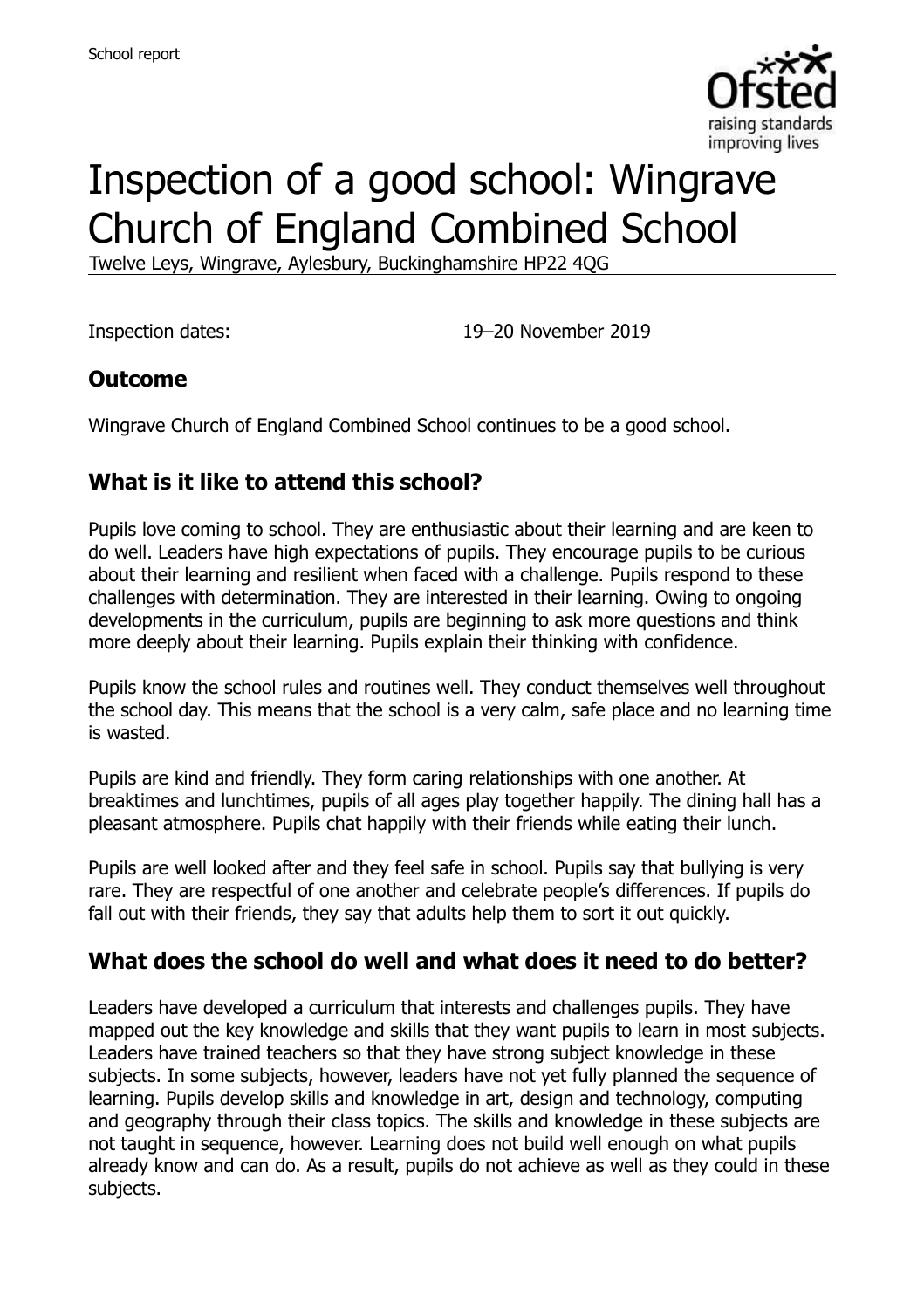

Leaders have planned the mathematics curriculum well. They have made sure that pupils' learning in this subject builds over time. In early years, teachers plan activities that help children to secure a strong understanding of number. Children engage well with these activities. They practise their skills with enthusiasm. Teachers clearly show pupils how to solve calculations. Pupils develop a secure understanding of important mathematical knowledge. Older pupils combine their previous learning with newly taught concepts to solve challenging problems. Pupils are confident when explaining their mathematical thinking.

Leaders were disappointed with the results in the phonics screening check in 2019. As a result, they have reviewed and improved the teaching of phonics. Leaders have carefully planned the order in which they introduce pupils to new knowledge and skills in phonics. Teachers identify quickly where pupils might need extra help. Adults support pupils well. They help pupils to apply their phonics knowledge when tackling unknown words. In key stage 2, pupils continue to develop important reading skills. Adults question pupils skilfully. This deepens and extends pupils' understanding of the texts they read.

Pupils work with enthusiasm and they do well. They concentrate on their tasks and work hard. Pupils listen attentively to adults and to one another. Pupils develop positive attitudes to reading.

Children settle quickly into the early years. They form positive relationships with the adults and other children in the setting. Children are caring towards one another, taking turns and helping their classmates. Adults support children in their learning well. They ask effective questions that challenge children's thinking. Children show interest in their learning. They engage fully in tasks. Children achieve well in the early years.

The special educational needs coordinator (SENCo) knows the needs of pupils with special educational needs and/or disabilities (SEND) well. She works with teachers to plan the support these pupils need effectively. As a result, pupils with SEND fully engage in their learning and do well.

Pupils' personal development is promoted well, in particular through personal, social, health and economic (PSHE) education. Learning in PSHE is carefully planned and sequenced. Pupils learn about and celebrate different beliefs and cultures. They respect the various beliefs that people hold. Pupils are keen to learn about, and to discuss, these different beliefs and opinions. Leaders have enhanced the curriculum with a range of opportunities to learn outdoors. During outdoor learning, pupils learn to collaborate, developing key skills in teamwork. They learn to listen to one another's ideas and to make joint decisions.

# **Safeguarding**

The arrangements for safeguarding are effective.

Leaders have created a culture where pupils' safety and welfare are a priority. Leaders have trained all staff so that they have good understanding of their safeguarding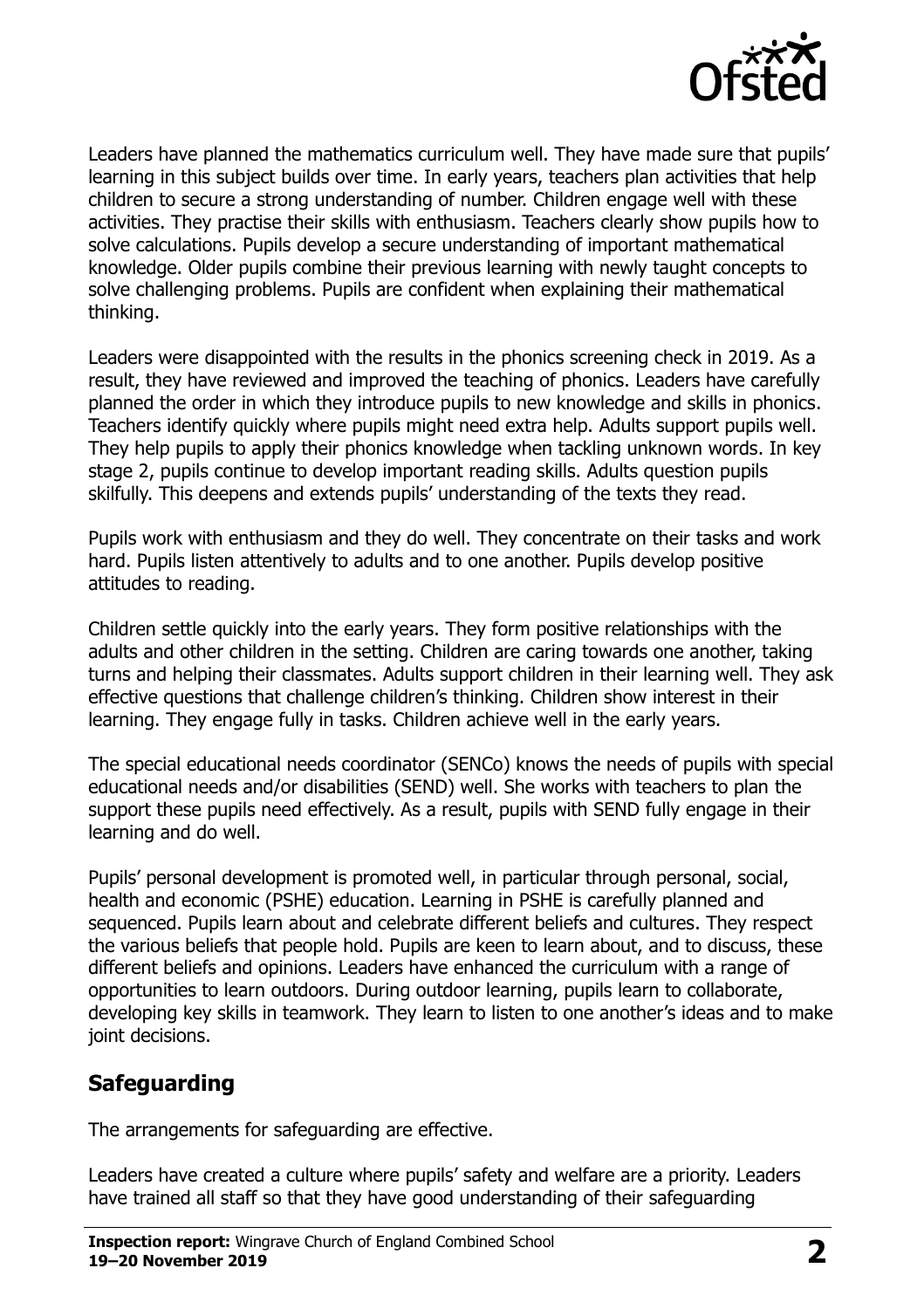

responsibilities. All staff take appropriate action if they have any concerns about a child's welfare.

Through the curriculum, pupils learn how to keep themselves safe. They understand the potential dangers of using social media and the internet. They have a good understanding of how to protect themselves from these dangers. For example, they know how to respond to cyber bullying.

#### **What does the school need to do to improve?**

# **(Information for the school and appropriate authority)**

■ Leaders have planned a curriculum that ignites pupils' curiosity, challenges them to take risks and encourages them to think deeply about their learning. In addition, in a number of subjects, they have carefully planned sequences of learning that enable pupils to build their knowledge and skills cumulatively towards challenging goals. In some subjects, however, sequences of learning have not been planned coherently enough. It is clear from the action leaders have already taken that they are in the process of bringing this about. Leaders must now ensure that the skills and knowledge they want pupils to acquire in art, design and technology, computing and geography are carefully planned so that pupils' learning builds sequentially.

#### **Background**

When we have judged a school to be good we will then normally go into the school about once every four years to confirm that the school remains good. This is called a section 8 inspection of a good school or non-exempt outstanding school. We do not give graded judgements on a section 8 inspection. However, if we find some evidence that the school could now be better than good or that standards may be declining, then the next inspection will be a section 5 inspection. Usually this is within one to two years of the date of the section 8 inspection. If we have serious concerns about safeguarding, behaviour or the quality of education, we will convert the section 8 inspection to a section 5 inspection immediately.

This is the first section 8 inspection since we judged Wingrave Church of England Combined School to be good on 28–29 April 2016.

#### **How can I feed back my views?**

You can use [Ofsted Parent View](https://parentview.ofsted.gov.uk/) to give Ofsted your opinion on your child's school, or to find out what other parents and carers think. We use Ofsted Parent View information when deciding which schools to inspect, when to inspect them and as part of their inspection.

The Department for Education has further quidance on how to complain about a school.

If you are not happy with the inspection or the report, you can [complain to Ofsted.](https://www.gov.uk/complain-ofsted-report)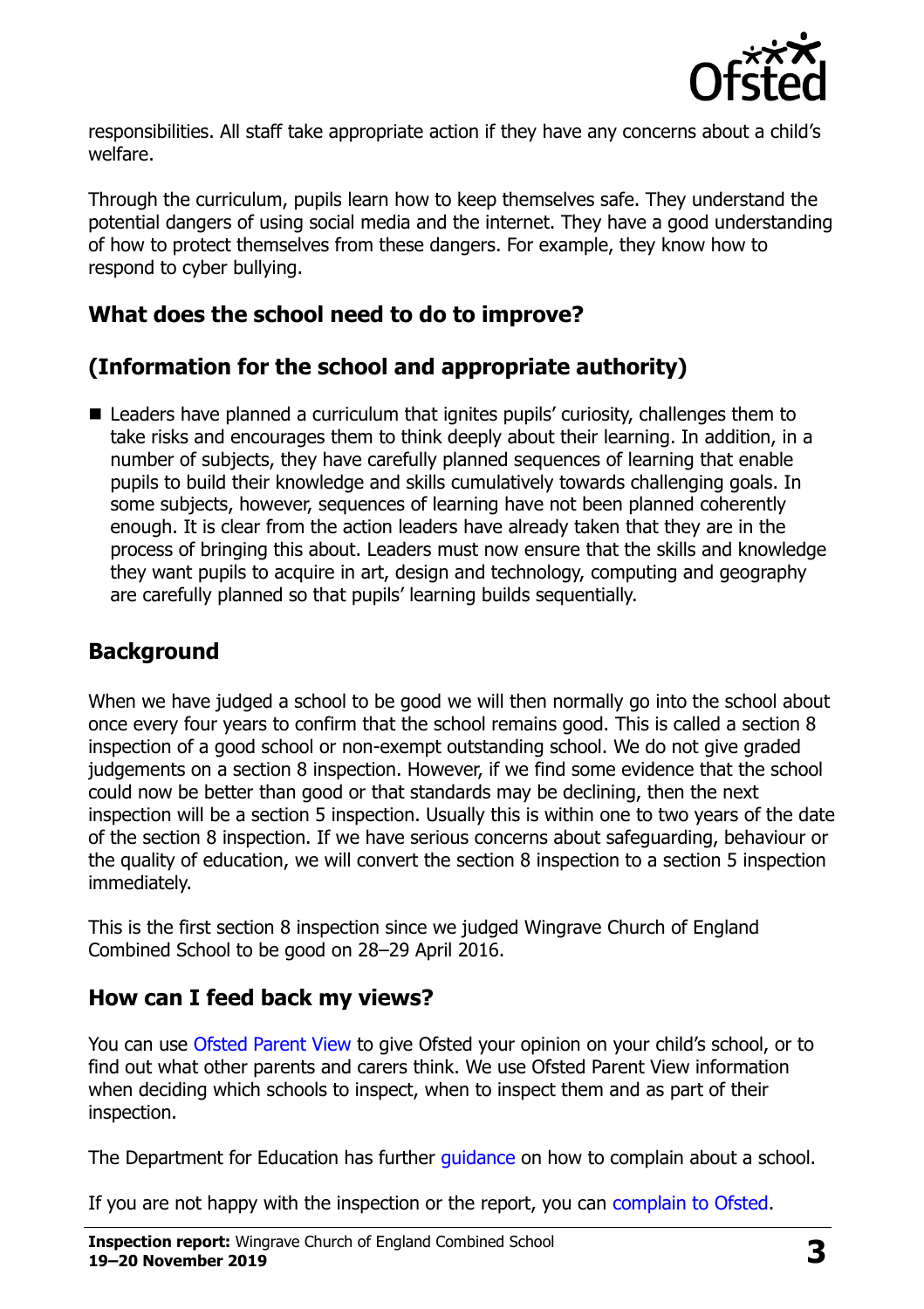

# **Further information**

You can search for [published performance information](http://www.compare-school-performance.service.gov.uk/) about the school.

In the report, '[disadvantaged pupils](http://www.gov.uk/guidance/pupil-premium-information-for-schools-and-alternative-provision-settings)' refers to those pupils who attract government pupil premium funding: pupils claiming free school meals at any point in the last six years and pupils in care or who left care through adoption or another formal route.

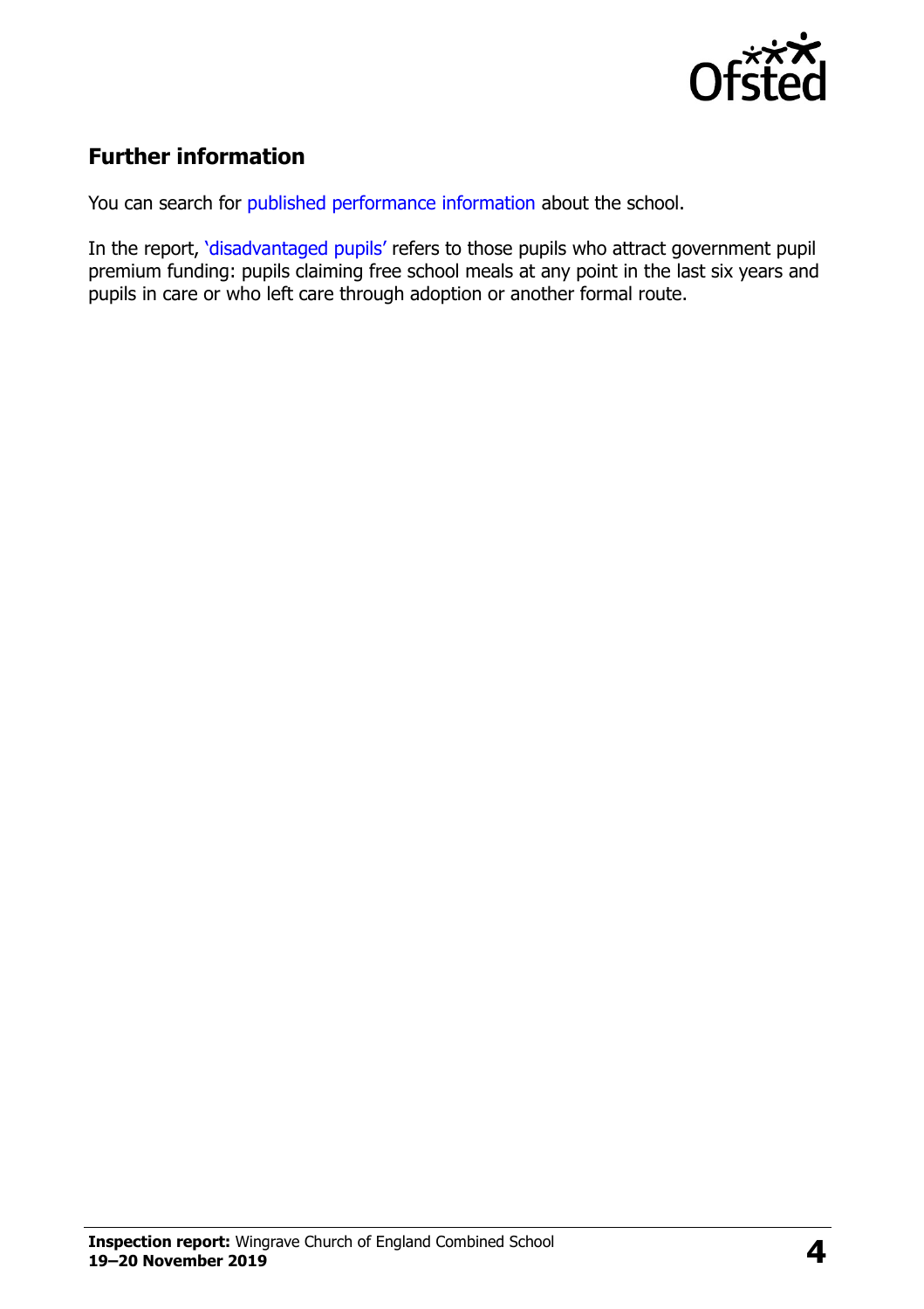

#### **School details**

| Unique reference number             | 110423                   |
|-------------------------------------|--------------------------|
| <b>Local authority</b>              | <b>Buckinghamshire</b>   |
| <b>Inspection number</b>            | 10111365                 |
| <b>Type of school</b>               | Primary                  |
| <b>School category</b>              | Voluntary controlled     |
| Age range of pupils                 | 4 to 11                  |
| <b>Gender of pupils</b>             | Mixed                    |
| Number of pupils on the school roll | 192                      |
| <b>Appropriate authority</b>        | The governing body       |
| <b>Chair of governing body</b>      | <b>Mrs Maureen Lomas</b> |
| <b>Headteacher</b>                  | Mr Matt Tomson           |
| Website                             | www.wingrave.school      |
| Date of previous inspection         | 28-29 April 2016         |

# **Information about this school**

- Wingrave Church of England Combined School is located in the diocese of Oxford. Its last section 48 inspection took place in September 2016.
- The school is smaller than the average-sized primary school.

#### **Information about this inspection**

- During the inspection, I met with the headteacher, the deputy headteacher and the SENCo. I also met with governors and held telephone conversations with a representative from the local authority and a representative from the diocese.
- I met with the school's designated safeguarding leads and scrutinised the school's safeguarding records. This included a check on the single central record of recruitment checks on adults working with pupils.
- During breaktime and lunchtime, I observed pupils' behaviour and spoke to pupils informally. I also met formally with groups of pupils.
- I took into account 45 responses to Ofsted Parent View, including 29 free-text comments. I also considered other feedback from parents, including meeting with parents at the beginning of the first day.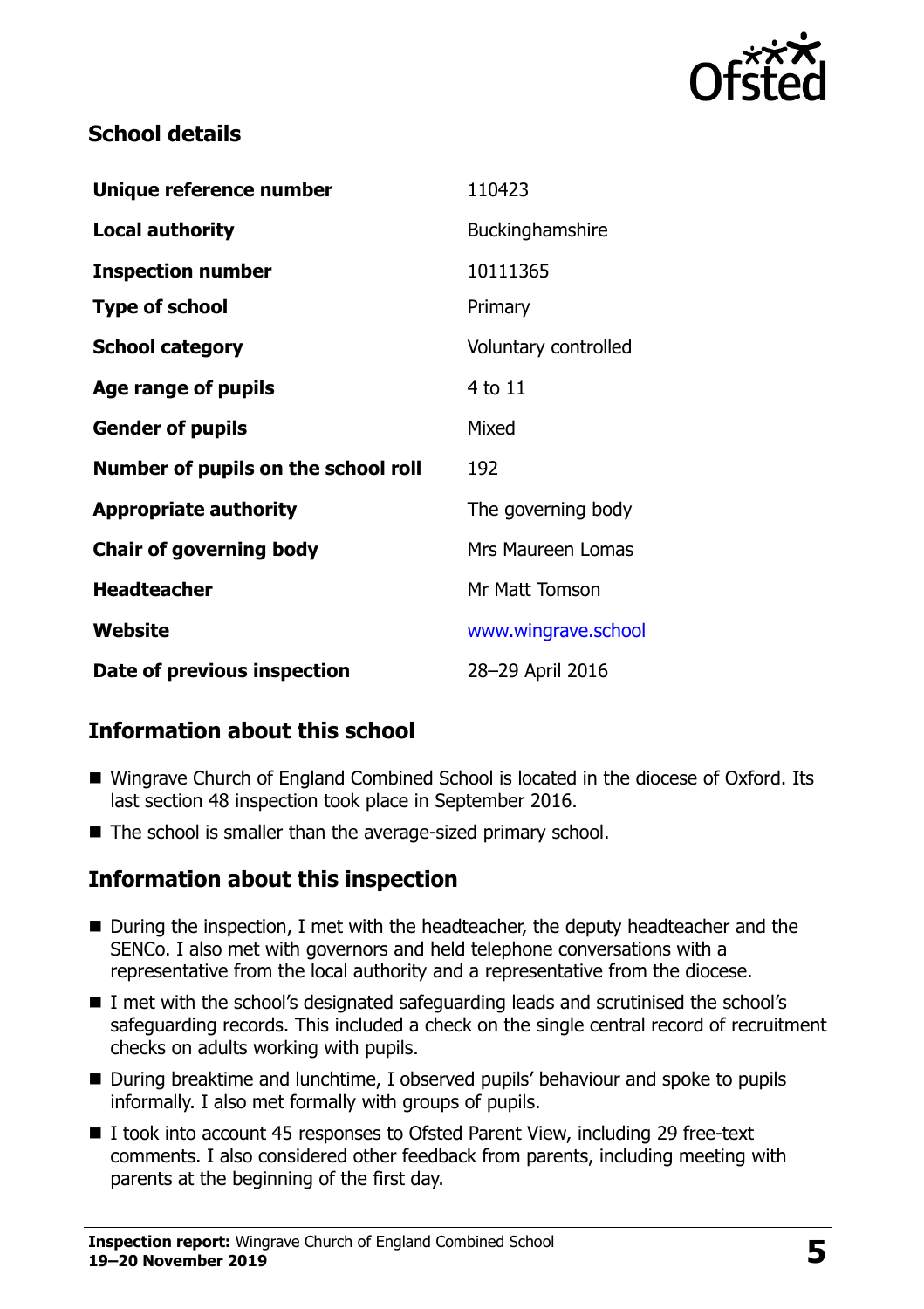

- I met with a range of staff during the inspection, including teachers and support staff. Seventeen staff responses to Ofsted's online staff survey were also considered.
- I did deep dives in these subjects: reading; mathematics; and personal, social, health and economic (PSHE) education. This included meeting with the curriculum leaders for these subjects, visiting lessons, talking to pupils, listening to pupils read, speaking with teachers and looking at pupils' work.

#### **Inspection team**

Leah Goulding, lead inspector Ofsted Inspector